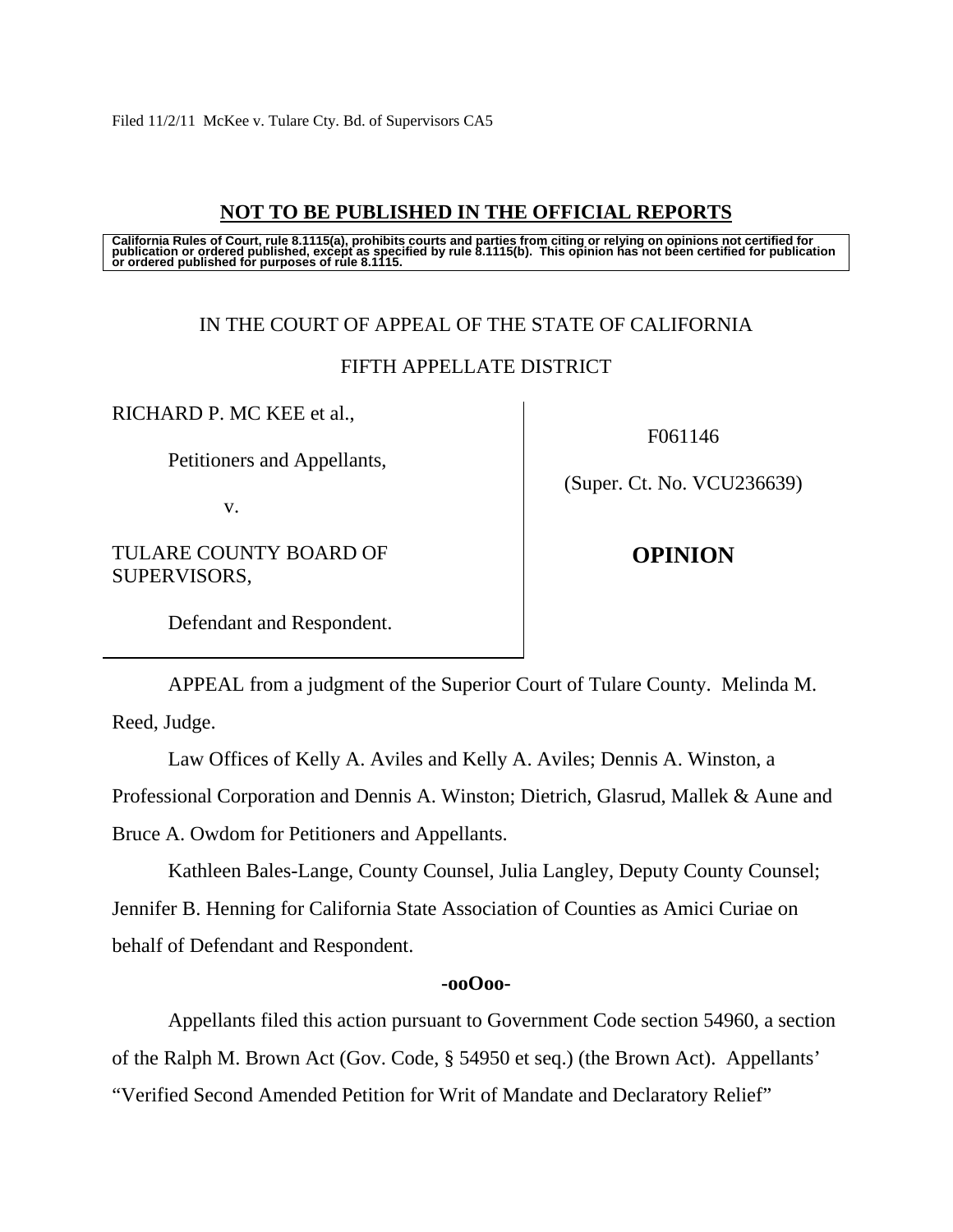(hereinafter SAP), alleged that respondent, Tulare County Board of Supervisors (the Board), violated the Brown Act "by holding unnoticed lunch meetings, attended by a majority of its members, where business within its subject matter jurisdiction was heard, discussed, deliberated on, and/or taken action on." It alleged that the practice of the Board lunching together dated back to the early 1980's, and was done to foster a collegial relationship among the Board's members. The pleading further alleged that on March 9, 2010, the Board passed a resolution stating "[u]ntil such time as a formal policy is presented and adopted, the members of the Board of Supervisors will suspend its practice of eating together as a group of 3 or more members, unless they are doing so at a ceremonial occasion, or as otherwise permitted under the Brown Act."

The superior court sustained, without leave to amend, the Board's demurrer to the SAP and dismissed the action. Appellants contend that the superior court erred and that the SAP states facts sufficient to constitute a cause of action. As we shall explain, we affirm the judgment.

### **FACTS**

The allegations of the SAP include the following. A division of appellant Visalia Newspapers, Inc., the Visalia Times-Delta (the Newspaper) has published and distributed a newspaper in Tulare County for over 150 years. An examination of public records the Newspaper received from the County showed that over the first seven months of 2009 a majority of the five-member Board was present at 30 meals, paid for by the County. On 11 of these occasions a majority of the Board met on a Monday, the day before a regular Tuesday Board meeting. Three times a Board majority lunched together on a day when the regular Board meeting had been cancelled. On February 1, 2010, the Newspaper published an article entitled "'What do the Tulare County Board of Supervisors talk about at lunch?'" The article quoted one supervisor as having said "'I think these meetings are important to build collegiality.'" On February 17, 2010, appellant McKee wrote to the Board and demanded that the Board "'publicly acknowledge ... that it will no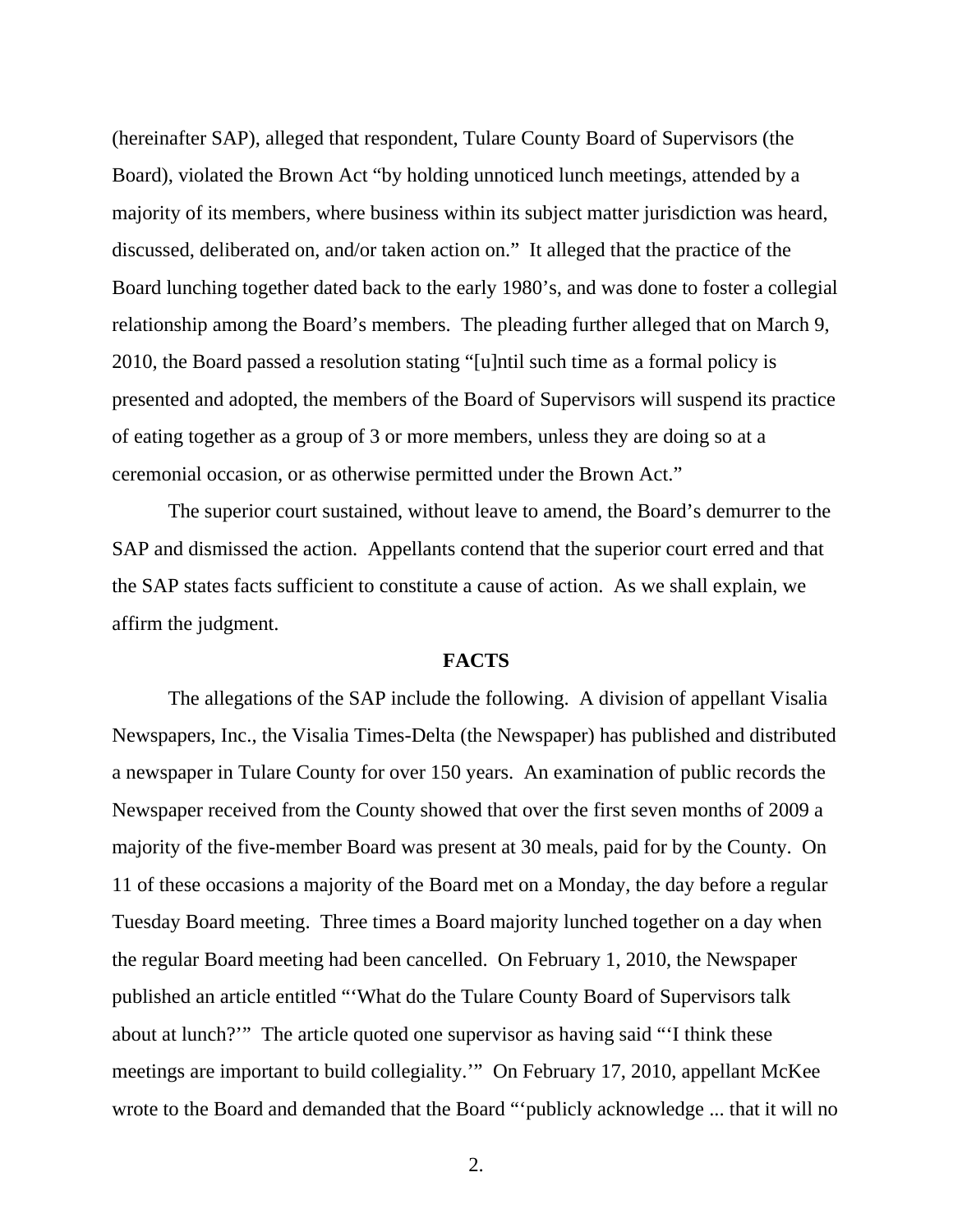longer hold such dining meetings where a majority of supervisors are present together, or in serial, wherein business within the Board's jurisdiction is discussed.'" The Board Chairman, J. Steven Worthley, responded on March 5, 2010, with a letter stating:

"'Members of the Board frequently engage in work related activities, which may occur before, during, or after meal time, apart from the regular or special public meetings of the board.… Meals in connection with such activities are 'work-related,' but do not constitute a meeting for purposes of the Brown Act.… [¶] … In addition, we believe that taking meals together in connection with work-related activities of Board members serves the important purpose of fostering collegial relationships between Board members. This helps insure that the Board operates most effectively and efficiently at public meetings.… [¶] … Board members may have discussions during meals concerning job issues of common interest that are outside the subject matter jurisdiction of the Board as a whole. These would include such matters as the official activities of individual supervisors, travel planning, and management of the individual Supervisors' offices. These are work-related matters, but not within the scope of the Brown Act.… [¶] … No member of the Board of Supervisors has committed a violation of the Brown Act.'"

On March 9, 2010, the Board approved a resolution stating in pertinent part: "Until such time as a formal policy is presented and adopted, the members of the Board of Supervisors will suspend its practice of eating together as a group of three or more members, unless they are doing so at a ceremonial occasion, or as otherwise permitted under the Brown Act."

Appellants' first cause of action for declaratory relief sought a declaration that the Board "violated the Brown Act by holding unnoticed lunch meetings where business within its subject-matter jurisdiction was considered." Appellants' second cause of action seeking a writ of mandate sought a "peremptory writ of mandate ordering [the Board] to perform as required by the Brown Act whenever a majority of the Board congregates at the same time and location to hear, discuss, deliberate, or take action on any item that is within its subject matter jurisdiction."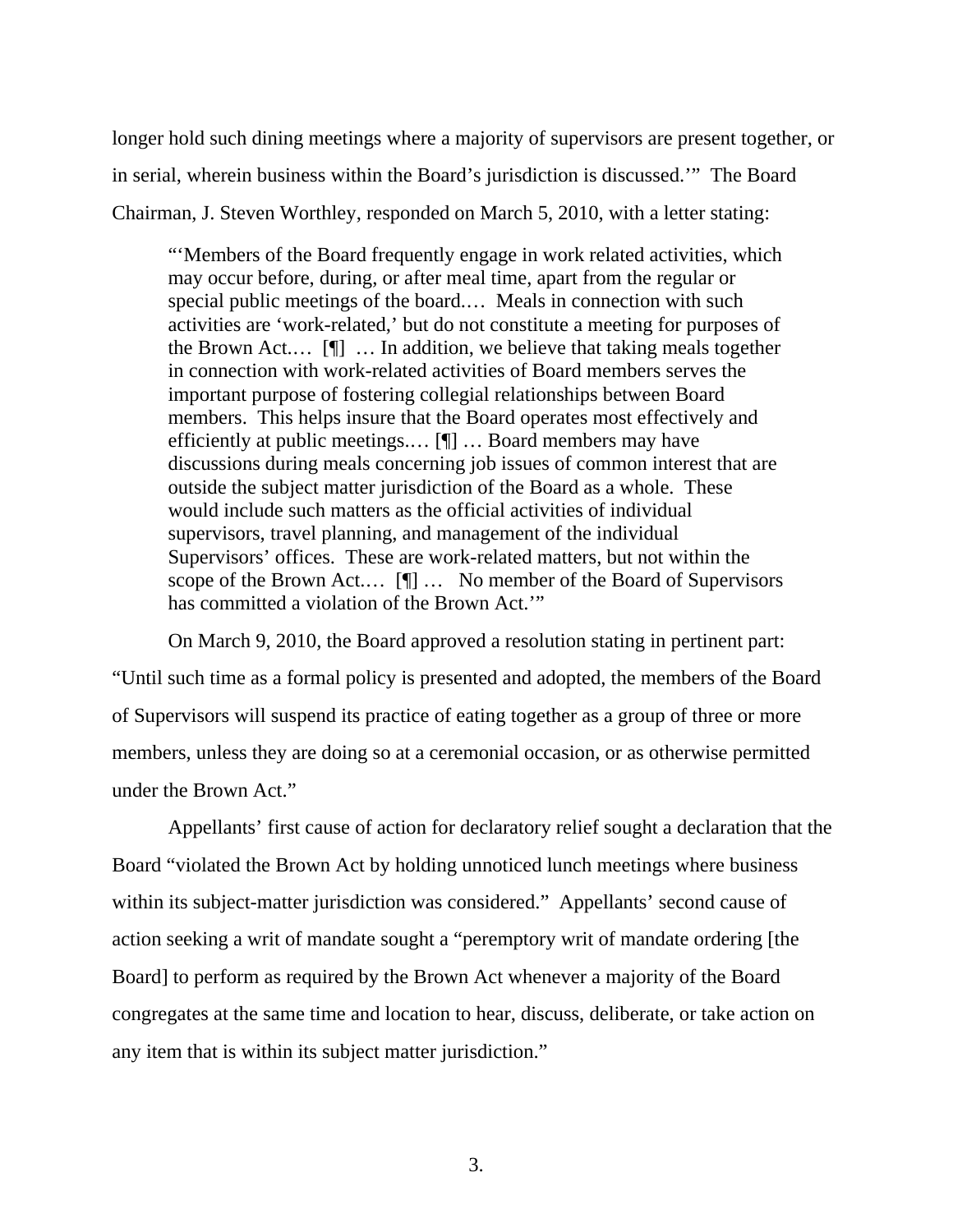#### **STANDARD OF REVIEW**

 Our standard of review of an order sustaining a demurrer on the ground that the complaint, here the July 20, 2010 SAP, fails to state facts sufficient to constitute a cause of action is well settled. We review the sufficiency of the complaint de novo. (*Zelig v. County of Los Angeles* (2002) 27 Cal.4th 1112, 1126.) "We give the complaint a reasonable interpretation, reading it as a whole and its parts in their context. [Citation.] Further, we treat the demurrer as admitting all material facts properly pleaded, but do not assume the truth of contentions, deductions or conclusions of law. [Citations.] When a demurrer is sustained, we determine whether the complaint states facts sufficient to constitute a cause of action. [Citation.]" (*City of Dinuba v. County of Tulare* (2007) 41 Cal.4th 859, 865.) "We also consider matters that may be judicially noticed." (*Reynolds v. Bement* (2005) 36 Cal.4th 1075, 1083, disapproved on another ground in *Martinez v. Combs* (2010) 49 Cal.4th 35, 50, fn. 12.)

 When a demurrer is properly sustained on the ground that the complaint fails to state facts sufficient to constitute a cause of action, and leave to amend the pleading is denied and judgment is entered in favor of the demurring defendant, "we decide whether there is a reasonable possibility that the defect can be cured by amendment: if it can be, the trial court has abused its discretion and we reverse; if not there has been no abuse of discretion and we affirm. [Citations.] The burden of proving such reasonable possibility is squarely on the plaintiff. [Citation.]" (*Blank v. Kirwan* (1985) 39 Cal.3d 311, 318.)

#### **THE BROWN ACT**

 This court provided an overview of the Brown Act in *Galbiso v. Orosi Public Utility Dist*. (2008) 167 Cal.App.4th 1063 (*Galbiso*), where we stated:

"'The Brown Act requires that most meetings of a local agency's legislative body be open to the public for attendance by all.' (*Los Angeles Times Communications v. Los Angeles County Bd. Of Supervisors* (2003) 112 Cal.App.4th 1313, 1321 [].) Its objectives include facilitating public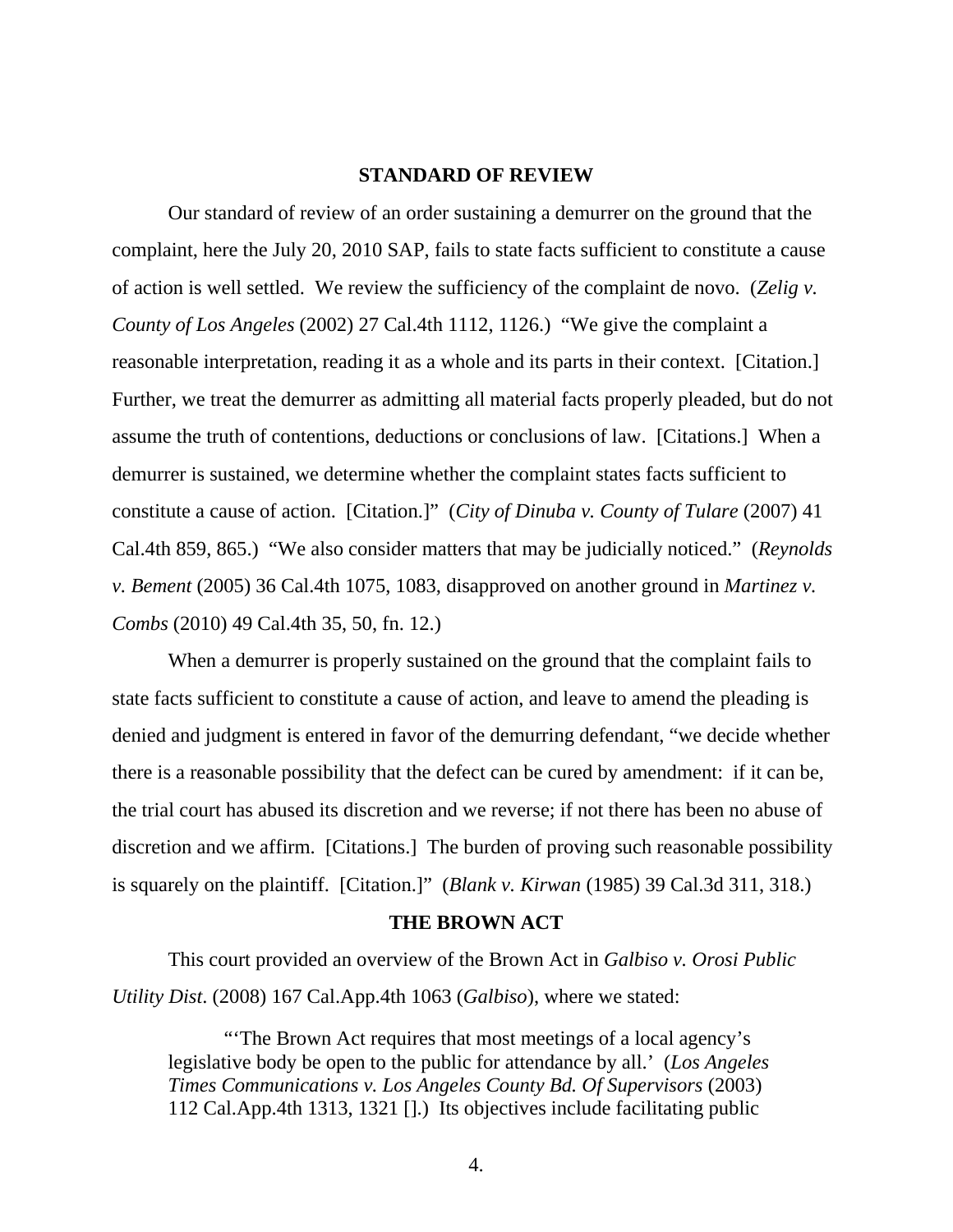participation in local government decisions and curbing misuse of the democratic process by secret legislation. (*Fischer v. Los Angeles Unified School Dist*. (1999) 70 Cal.App.4th 87, 95 [].) The Legislature declared its intent in enacting the Brown Act as follows: 'In enacting this chapter, the Legislature finds and declares that the public commissions, boards and councils and the other public agencies in this State exist to aid in the conduct of the people's business. It is the intent of the law that their actions be taken openly and that their deliberations be conducted openly. [¶] The people of this State do not yield their sovereignty to the agencies which serve them. The people, in delegating authority, do not give their public servants the right to decide what is good for the people to know and what is not good for them to know. The people insist on remaining informed so that they may retain control over the instruments they have created.' (§ 54950.)

 "To implement these important legislative purposes, section 54953 provides that '[a]ll meetings of the legislative body of a local agency shall be open and public, and all persons shall be permitted to attend any meeting of the legislative body of a local agency, except as otherwise provided in this chapter.' (§ 54953, subd. (a)..... [[] ... [[]]

 "Finally, recourse to the courts for judicial relief is authorized in the event a legislative body violates the Brown Act. Section 54960, subdivision (a), provides that any interested person may commence 'an action by mandamus, injunction or declaratory relief for the purpose of stopping or preventing violations or threatened violations of this chapter by members of the legislative body of a local agency.…'" (*Galbiso*, *supra*, 167 Cal.App.4th at pp. 1075-1077.)

Government Code section 54952.2, subdivision (a) defines a "meeting" as "any congregation of a majority of the members of a legislative body at the same time and location … to hear, discuss, deliberate or take action on any item that is within the subject matter of the legislative body." Subdivision (b)(1) prohibits any such meetings or activities unless they comply with the Brown Act, which includes notice, disclosure, opportunity to participate and other requirements. The Brown Act is to be construed liberally in favor of openness. (*International Longshoremen's & Warehousemen's Union v. Los Angeles Export Terminal, Inc*. (1999) 69 Cal.App.4th 287, 294.)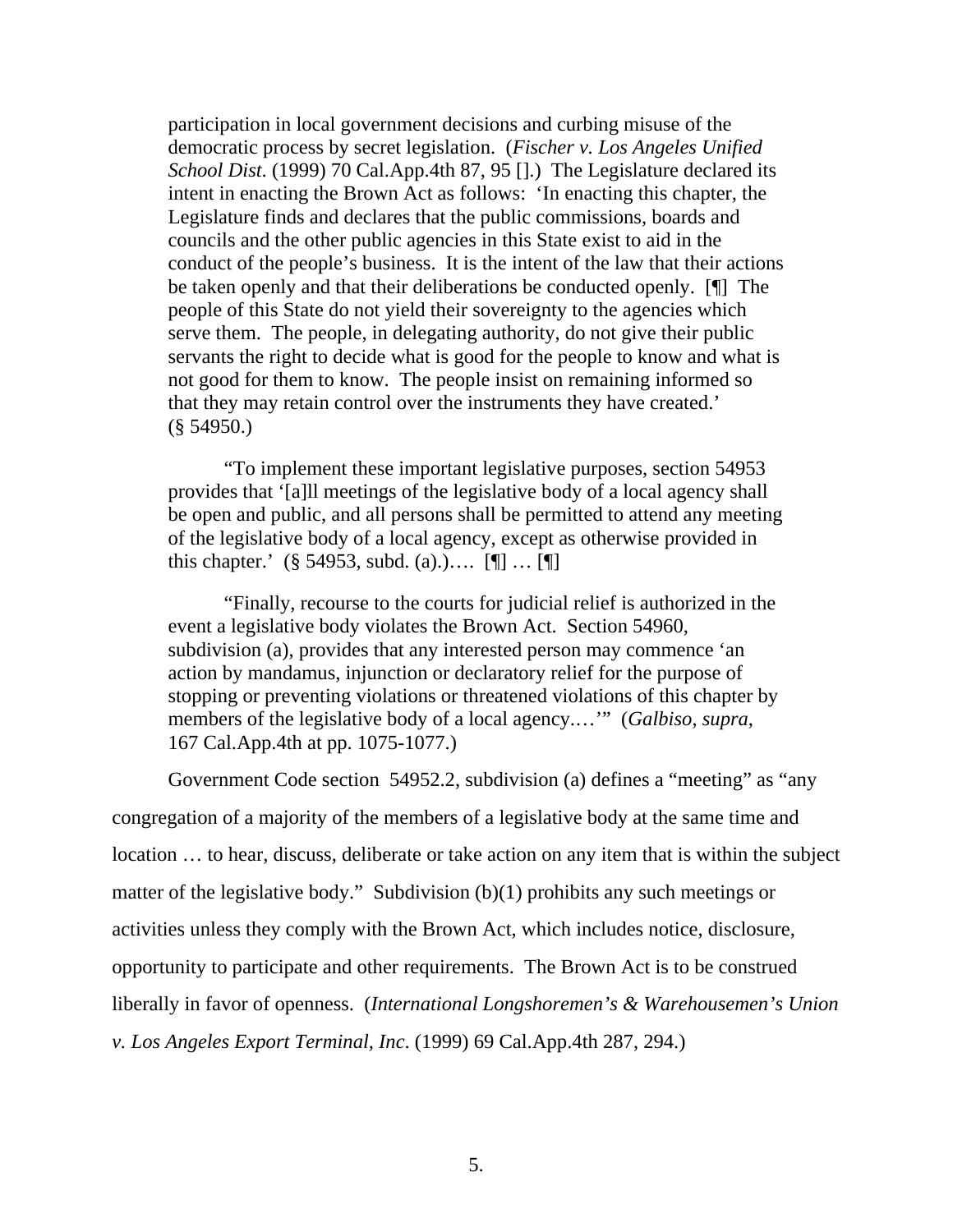### **GOVERNMENT CODE SECTION 54960, Subdivision (a)**

 This action was brought pursuant to Government Code section 54960, subdivision (a), which provides that "any interested person may commence an action by mandamus, injunction, or declaratory relief for the purpose of stopping or preventing violations or threatened violations of this chapter by members of the legislative body of a local agency or to determine the applicability of this chapter to actions or threatened future action of the legislative body .…"

 In *Regents of University of California v. Superior Court* (1999) 20 Cal.4th 509 (*Regents*), the court construed Government Code section 11130, subdivision (a), a section of the Bagley-Keene Open Meeting Act (Gov. Code, § 11120 et seq.) which at that time contained language identical to the language found in section 54960, subdivision (a) of the Brown Act.**1** The court concluded that "the provision's right of action extends only to present and future actions and violations and not past ones." (*Regents*, *supra*, 20 Cal.4th at p. 526.) "[T]hat provision grants an interested person a right of action that extends only to present and future actions and violations and not past ones. Specifically, it grants a right of action: (1) to stop or prevent a present or future violation of the act – but *not* to reach back to a past one; and (2) to determine whether the act is applicable to a present or future action, but *not* a past one." (*Regents*, *supra*, 20 Cal.4th at p. 536.)**2** In footnote 6 of *Regents*, the court stated:

 $\overline{a}$ 

**<sup>1</sup>** The Bagley-Keene Open Meeting Act, enacted in 1967, prescribes open meeting requirements for state bodies (see Gov. Code, § 11121) comparable to those applicable to local agencies (see Gov. Code, § 54951) under the Brown Act. (See, generally, 9 Witkin, Cal. Procedure (2008) Administrative Proceedings, § 10, et seq.)

**<sup>2</sup>** Government Code section 11130, subdivision (a), of the Bagley-Keene Open Meeting Act has been subsequently amended to permit declaratory relief pertaining to past actions of a state body. (See Stats. 1999, § 393 (A.B. 1234), §6.) No comparable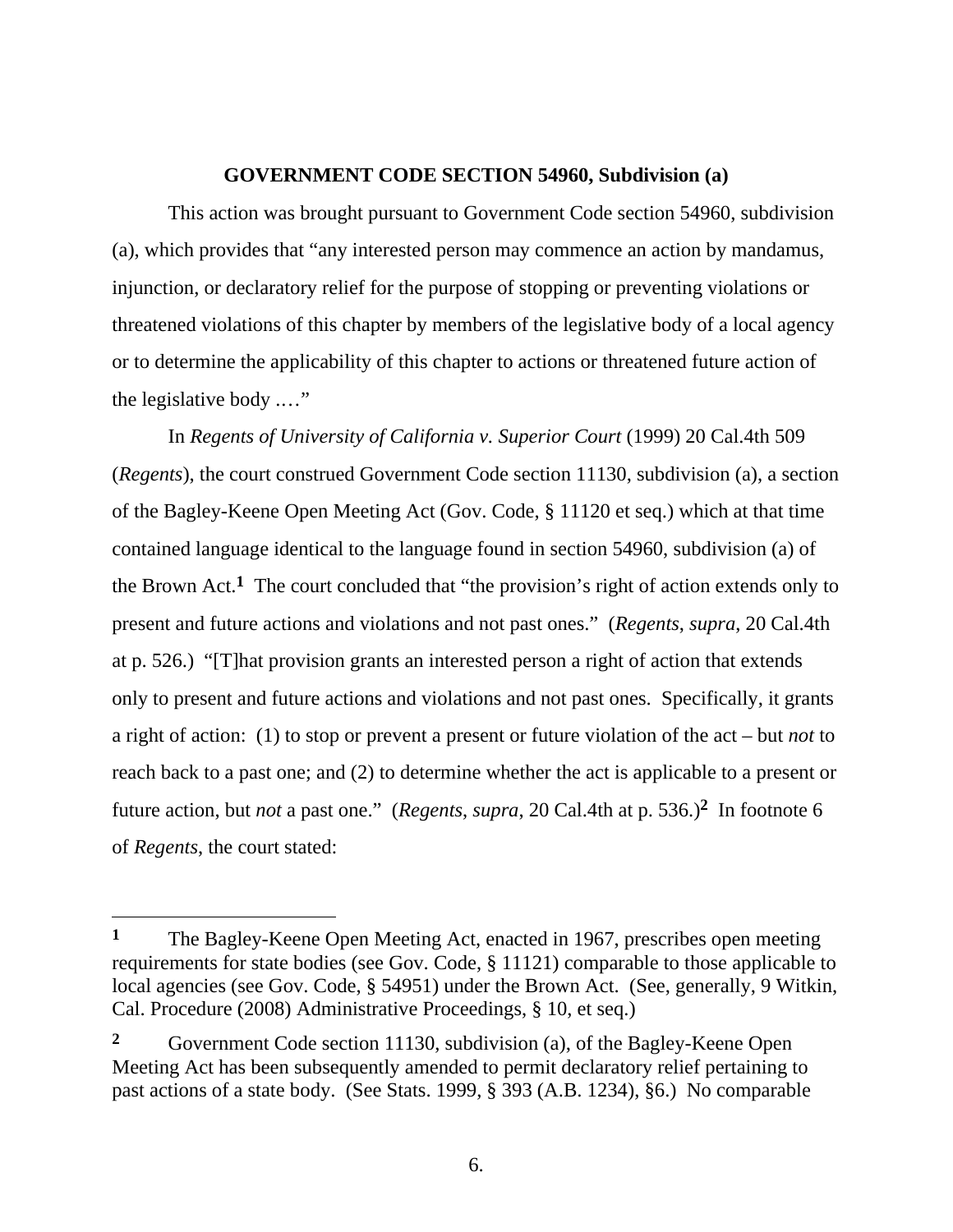"In subdivision (a) of section 54960 (hereinafter section 54960(a)), the Brown Act states that 'any interested person may commence an action by mandamus, injunction or declaratory relief for the purpose of stopping or preventing violations or threatened violations of' the act 'by members of the legislative body of a local agency or to determine the applicability of' the act 'to actions or threatened future action of the legislative body .…' Some Court of Appeal decisions assume or assert that the provision extends to past actions and violations as well as present and future ones – albeit, apparently, only as to past actions and violations that are related to present or future ones. (See, e.g., *California Alliance for Utility etc. Education v. City of San Diego* (1997) 56 Cal.App.4th 1024, 1029, 1030, 1031 []; *Frazer v. Dixon Unified School Dist*. (1993) 18 Cal.App.4th 781, 784-785, 798 []; *Stockton Newspapers, Inc. v. Redevelopment Agency* (1985) 171 Cal.App.3d 95, 99-100 []; *Common Cause v. Stirling* (1983) 147 Cal.App.3d 518, 520-521 []; *Sutter Sensible Planning, Inc. v. Board of Supervisors* (1981) 122 Cal.App.3d 813, 823-82 & 823, fn. 6 []; *Common Cause v.* Stirling (19810 119 Cal.App.3d 658, 661-662, 665 []; *Torres v. Board of Commissioners* (1979) 89 Cal.App.3d 545, 547-551 [] [not citing section 54960 or section 54960(a)].) None, however, actually considers whether it does so. 'A decision, of course, is not authority for what it does not consider.' (*Mercury Ins. Group v. Superior Court* (19989) 19 Cal.4th 332, 348 [].) (*Regents*, *supra*, 20 Cal.4th at p. 526, fn. 6; in accord, see also *Shapiro v. San Diego City Council* (2002) 96 Cal.App.4th 904, 914-917 (*Shapiro*).)

 In the case presently before us, the SAP alleges that the Board has passed a resolution suspending its practice of eating together as a group. It also includes, attached as "Exhibit H" to the second amended petition, a copy of that resolution. The resolution expressly acknowledges that "there is no formal policy to provide members of the Board of Supervisors with guidance in eating meals and traveling together consistent with the requirements of the Brown Act" and states that "[u]ntil such time as a formal policy is presented and adopted, the members of the Board of Supervisors will suspend its practice of eating together as a group of 3 or more members, unless they are doing so at a ceremonial occasion, or as otherwise permitted under the Brown Act."

 $\overline{a}$ 

amendment was made to Government Code section 54960, subdivision (a), of the Brown Act.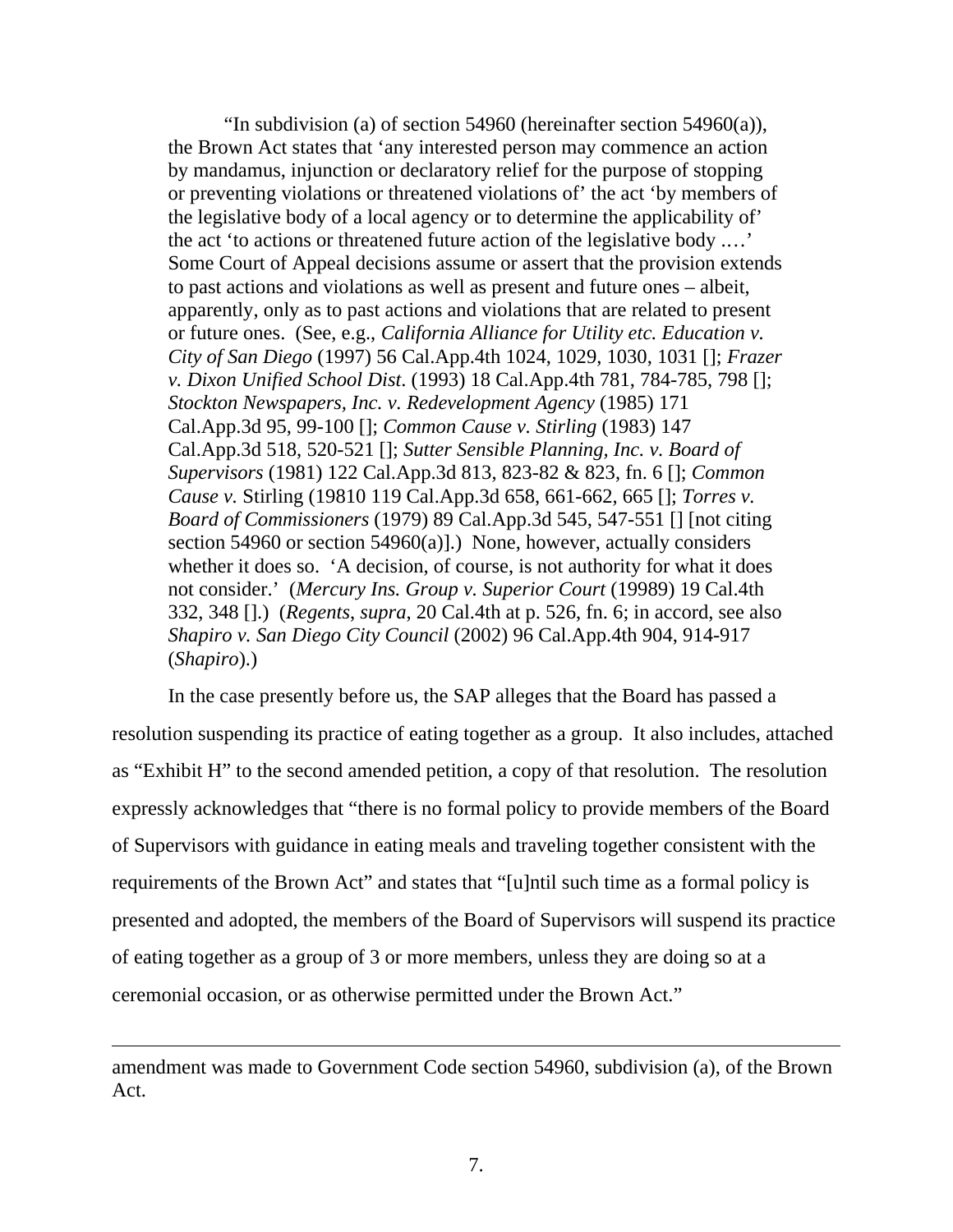Much of appellants' argument is an attempt to persuade us that past lunch meetings of a majority (here, three or more) members of the Board to foster "collegiality" and "team building" violated Government Code section 54952.2 of the Brown Act, essentially because the meal receipts and credit card statements said the expenses were for "work related meals" for "official business only," and that the lunch activities outlined by the Board Chairman in his March 5, 2010 letter qualify as Brown Act activities. The superior court addressed this issue and concluded that no past violation of the Brown Act was alleged, because the activities were "not items of importance concerning collective decision making related to the public's business."

More importantly, however, the SAP affirmatively alleges that the practice of lunching together has been suspended. In light of this allegation, it is not clear what meaningful relief this court could grant. The Board is of course obligated to adhere to the Brown Act, but the Board cannot violate the Brown Act at lunch meetings if it is no longer having lunch meetings. Based on the record before the trial court, with the lunch meetings suspended, there is no "present" violation of the Brown Act alleged (*Regents*, *supra*, 20 Cal.4th at p. 516; *Shapiro*, *supra*, 96 Cal.App.4th at pp. 915-916), and the speculative allegations of past violations in the SAP cannot reasonably be read to allege any "threatened future" violations of the Brown Act (Gov. Code, § 54960, subd. (a)). Based on the limited allegations contained in the SAP, the amended petition thus fails to state facts sufficient to constitute a cause of action under Government Code section 54960, subdivision (a).

Appellants argue that *Shapiro* confirms that even after *Regents* a court may deem past acts of a local legislative body as "past actions and violations that are related to present or future ones" (*Regents*, supra, 20 Cal.4th at p. 526, fn. 6; *Shapiro,* supra, 96 Cal.App.4th at p. 915), and thus these past actions, and a local legislative body's continuing refusal to admit the alleged violations, may provide a basis for relief under Government Code section 54960, subdivision (a) of the Brown Act. We agree with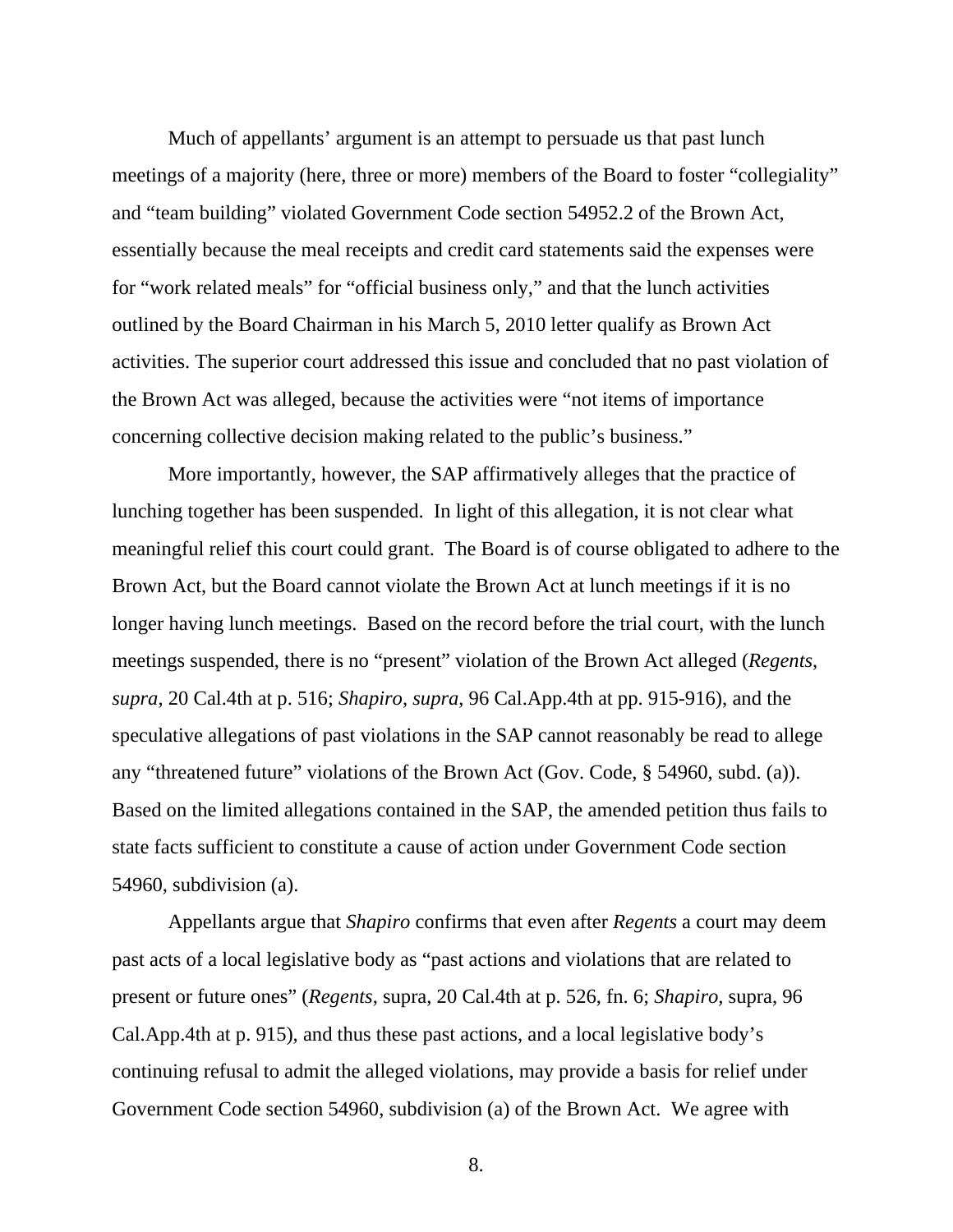appellants as to this general proposition of law, but in *Shapiro* the city council gave no indication that it would change its practices of (1) posting agendas for closed session that failed to give a brief general description of each item of business to be transacted or discussed (see Gov. Code, §§ 54954.2, subd. (a) and 54954.5, subd. (b)), (2) discussing topics in closed sessions which went beyond instructions to its negotiators regarding purchase or sale price and terms of payment of real property (see Gov. Code, § 54956.8), and (3) discussing topics in a closed session that were not contained as a separate items of business in the posted agenda for the session (see Gov. Code, § 54954.2, subd. (b)). (*Shapiro*, *supra*, 96 Cal.App.4th at p. 913.) "Accordingly," the court stated, "this dispute is not moot, and issues remain as to the degree of compliance required under the Brown Act." *(Ibid.)* In contrast to this, the case presently before us includes an express allegation that the Board has approved a resolution stating that the Board will suspend its practice of eating together as a group of three or more members. This past practice is the very activity appellants allege was unlawful. We thus view *Shapiro* as easily distinguishable from the matter presently before us.

Our resolution of this case – that any past violation allegations are moot because of the suspension of the challenged lunches and that the allegations are insufficient to state a claim for threatened future violations – obviates any need to address the issue decided by the trial court – whether the allegations of appellants' second amended petition, if assumed to be true, include facts sufficient to demonstrate a past violation or violations of the Brown Act. If the Board should ultimately reinstitute a practice of eating together as a group of 3 or more members, that practice would qualify as "present and future actions." (*Regents*, supra, 20 Cal.4th at p. 526.) If appellants determine that the conduct of Board members at those future meetings violates the Brown Act, appellants can challenge that conduct with an action under Government Code section 54960, subdivision (a) and/or section 54960.1. Because such an action would involve conduct which occurred later in time than the conduct alleged in the present action, and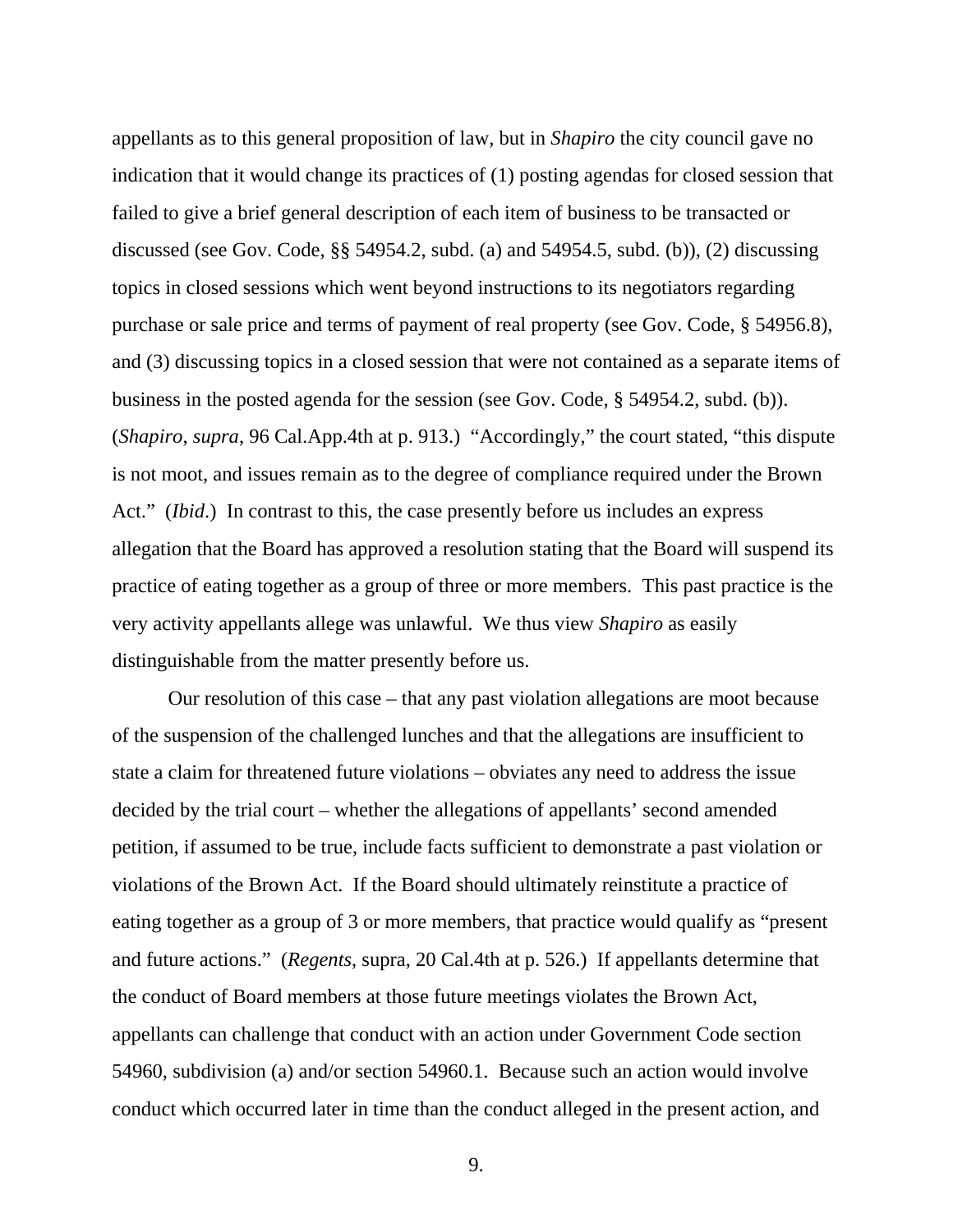because we affirm the trial court's order of dismissal only insofar as it orders dismissal of the action, and not for the reasons expressed in the trial court's order of dismissal, we see no res judicata or collateral estoppel bar to any such future action.

#### **VERIFICATION**

The parties and amici have much to say about whether a petition for writ of mandate may or may not be verified on information and belief. (See *Star Motor Imports, Inc. v. Superior Court* (1979) 88 Cal.App.3d 201 and *Murrieta Valley Unified School Dist. v. County of Riverside* (1991) 228 Cal.App.3d 1212.) We deem it sufficient for purposes of this case to say the following. The pleading at issue here was not only a petition for writ of mandate but also a complaint for declaratory relief. Both are authorized by Government Code section 54960, subdivision (a), to challenge alleged violations of the Brown Act. The Board's demurrer was a general demurrer to the entire pleading. (See *Warren v. Atchison, T. & S. F. Ry. Co.* (1971) 19 Cal.App.3d 24, 29, and 5 Witkin, Cal. Procedure (5th ed. 2008) Pleading, § 954.) We are aware of no requirement that allegations of complaint for declaratory relief cannot be verified on information and belief. "In all cases of a verification of a pleading, the affidavit of the party shall state that the same is true of his own knowledge, except as to matters which are therein stated on his or her information or belief, and as to those matters that he or she believes it to be true." (Code Civ. Proc., § 446, subd. (a).) The trial court sustained the demurrer to the first amended petition with leave to amend, conditioned on appellants' amended petition being verified on personal knowledge, and not on information or belief. The SAP allegations were therefore limited to that information within the appellants' personal knowledge. In appropriate circumstances, this court could reverse the trial court order and allow appellants an opportunity to amend, and include additional allegation based on information and belief. However, appellants' counsel both stated there were no additional facts they could allege if given that opportunity.